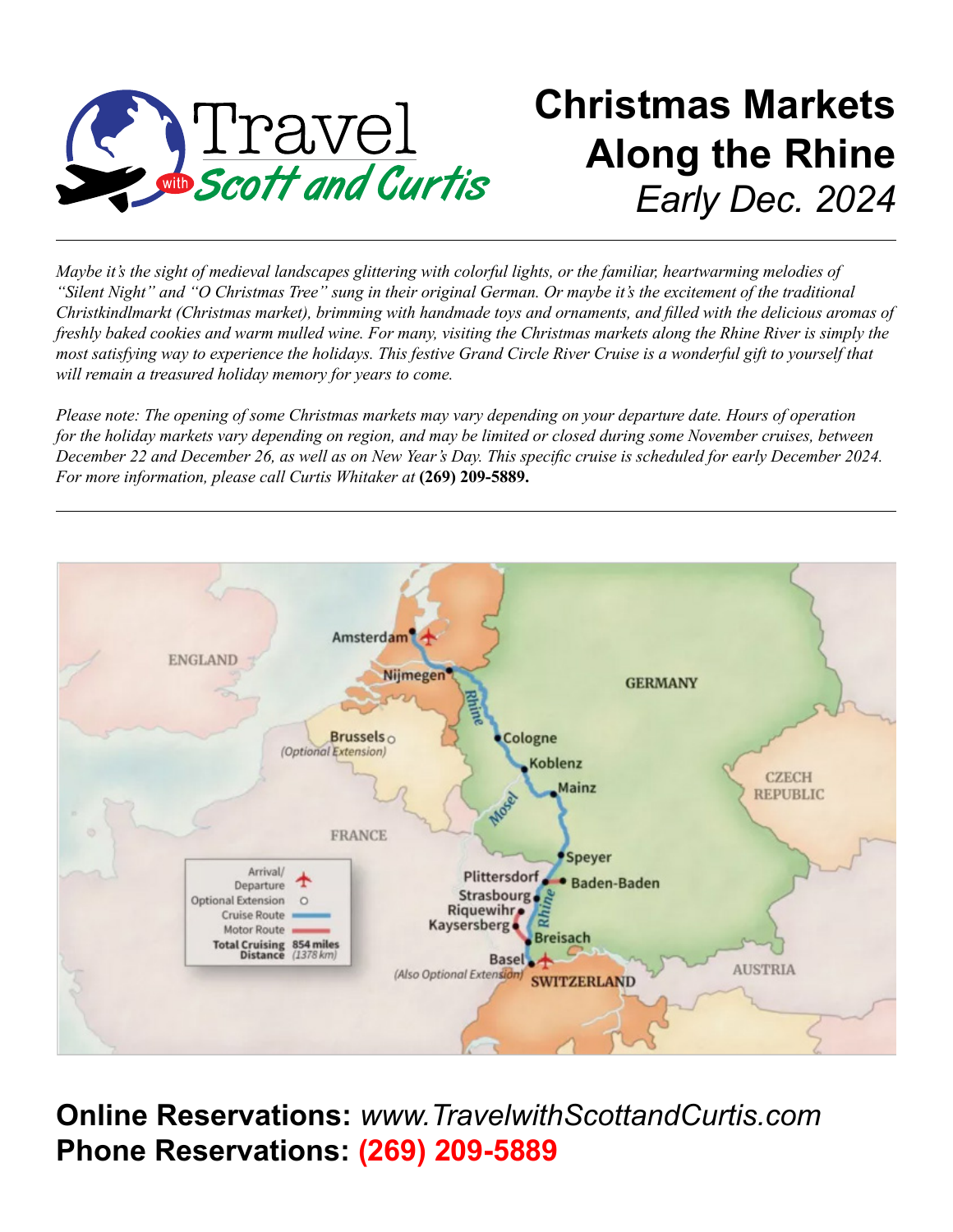#### **Snapshot Itinerary: Christmas Markets Along the Rhine**

**Travel Dates:** *Early December 2024*

**Day 1 – Depart U.S.**

**Day 2 – Arrive Basel, Switzerland • Embark ship**

**Day 3 – Breisach, Germany • Kaysersberg & Riquewihr, France**

- **Day 4 Strasbourg Baden-Baden**
- **Day 5 – Speyer Home-Hosted Kaffeeklatsch**
- **Day 6 Speyer Optional Heidelberg tour**



**Day 7 – Mainz • Optional Rudesheim Dinner**

**Day 8 – Rhine River Valley • Koblenz**

**Day 9 – Koblenz • Stollen baking demonstration**

**Day 10 – Cologne**

**Day 11 – Nijmegen, the Netherlands • Operation Market Garden discussion • Captain's Farewell Dinner • Amsterdam**

**Day 12 – Return to U.S.**

**COVID-19 UPDATE:** Your health and safety is our #1 priority. In partnership with our travel providers Great Circle Travel and OAT, we are monitoring the COVID-19 situation daily, including how it may impact future travel plans. If any changes are made, we will do our best to alert you as soon as possible. If you have questions in the meantime, please call Curtis Whitaker during regular business hours at **(269) 209-5889**. Thank you!